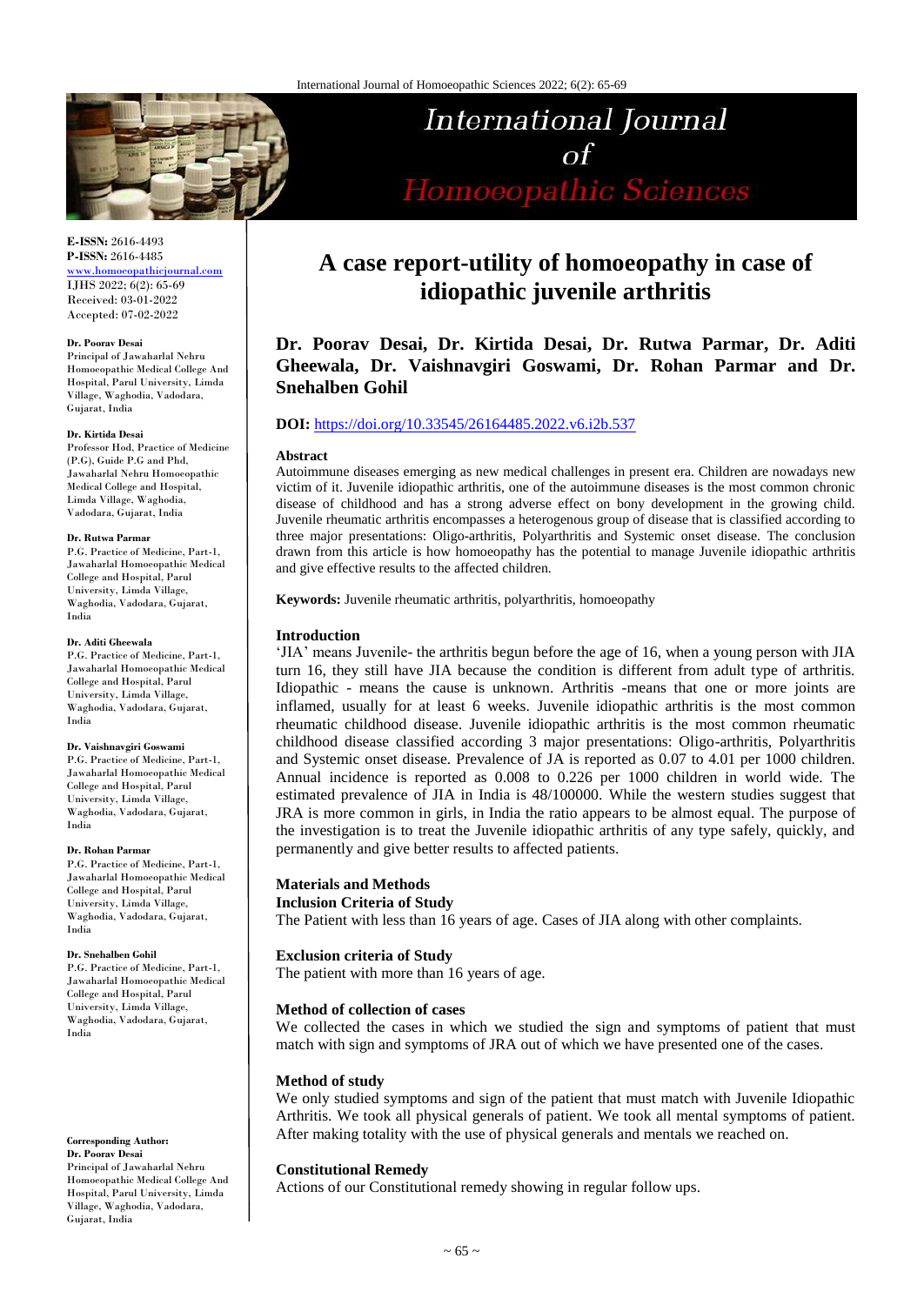# **Type of design**

Retrospective study.

#### **CASE**

## **Preliminary data**

Case no: 1 Define no: 7420 Date: 21/11/2019

Name: MISS S Age: 13 Sex: F Education: 10<sup>th</sup> std Occupation: student Status: Single Religion: Muslim Diet: Veg, N.V Father: S Mother: A

# **Chief complain**

**Table 1:** Chief Complains

| No. | Location                                                                                                                                                                                                                                                | <b>Sensation</b><br>& Pathology                                                                     | Modalities A.f, $\lt$ , $>$                                                                                                                                                                                                                                                                                                                                                                  | <b>Accompaniments</b>                                                                                                                                                                     |
|-----|---------------------------------------------------------------------------------------------------------------------------------------------------------------------------------------------------------------------------------------------------------|-----------------------------------------------------------------------------------------------------|----------------------------------------------------------------------------------------------------------------------------------------------------------------------------------------------------------------------------------------------------------------------------------------------------------------------------------------------------------------------------------------------|-------------------------------------------------------------------------------------------------------------------------------------------------------------------------------------------|
|     | <b>MSS</b><br>Right knee<br>Left knee<br>Right shoulder<br>Left shoulder<br>Right and left ankle<br>$O: 2$ months<br>$D:$ continuous<br>F: gradually increase<br>All complaints started at the age of 2 years that is increased in<br>the last 2 months | Swelling <sup>+3</sup><br>$Pain^{+3}$<br>Difficulty in<br>walking <sup>+3</sup><br>15 to 20 minutes | $\langle$ <sup>+2</sup> humid weather<br>$\langle$ <sup>+3</sup> night after 7 pm<br>$\langle$ <sup>+3</sup> walking<br>$\langle$ <sup>+2</sup> sour food<br>$\langle$ <sup>+3</sup> while doing namaz<br>$\langle$ <sup>+3</sup> lying on affected<br>side<br>Morning stiffness <sup>+3</sup> $>$ <sup>+2</sup> massage Himalaya<br>$>^{2}$ warm water<br>application<br>$>$ fan and season | Appetite: decreased<br>Thirst: decreased<br>Stool: normal<br>Urine: normal<br>Sleep disturbed by illness<br>Headache+3 due to sleep<br>disturbed<br>Eye pain and ear pain<br>$Weakness+2$ |

#### **Physical characteristics**

Appearance: Lean thin fair complexion. Wt. gain/ loss: loss in the last one month.

PERSPIRATION: General- Scanty, Partial- Forehead+2, Both palm+2

Thirst: Decreased Appetite: Decreased Hunger: Can't tolerate+2

Craving: Fried chicken+3, Chinese Rice+3, Pickles+2, Cold drinks+2, Sour food+3

Aversion: Daal+3, Fish+3, Tea+3, Milk+3

STOOL: Normal Urine: normal.

SLEEP: Duration: 10:30pm to 8:30am. Position: Supine. Sleep Disturbed: by joint pain Talking in sleep: occasionally+2

DREAMS: Not remembered.

Menstual History: F.M.P:  $10^{th}$  standard. L.M.P: 3/11/2019. Menses: Regular. Cycle: 7days. Flow: scanty. Color of menses: dark red. Clots: present. Stains: washable. Odor: offensive+

Leucorhoea: Character- white. Menses before 2days. Pain-Backpain+2

Mother's obstetric history: Gravida: 3. Para: 3. Abortions: 0. Live:3

Diet and daily routine:8 am to 8.30 am: Awaking.9 am: Breakfast.1 pm: Lunch.7.30 pm: Dinner 10 pm: Sleep.

#### **Investigations**

| Table 2: Investigations |  |
|-------------------------|--|
|-------------------------|--|

| <b>DATE</b>   | 14/11/19 | 30/1/2020 | 30/7/2020 |
|---------------|----------|-----------|-----------|
| HR            | 10.00    | 10.60     | 11.20     |
| <b>RBC</b>    | 3.75     | 4.10      | 4.40      |
| <b>WBC</b>    | 11000    | 10400     | 7100      |
| Platelets     | 348000   | 423000    | 458000    |
| <b>ESR</b>    | 40       | 33        | 16        |
| S. Uric Acid  |          |           | 2.9       |
| S. Creatinine |          |           |           |
| RA            | 19       | 19        | 10        |
| CRP           | 69       | 65        | 59.90     |

#### **Life space**

Patient was born and brought up in a town Jambusar,

Gujarat, India. Her family consists of her father, mother, grandmother and three young sisters. Her interpersonal relationship with her mother and siblings were good. Her father gets angry on her quite often and he uses abusive words. Patient left the town and went to Baroda for fashion designing course. She was mentally and physically abused by her father. She can share things and cry only in front of her mother. She was unable to express her feelings in front of her father. She is passionate about paintings and fashion designing.

#### **Family history**

Paternal Grand Mother: diabetes mellitus, hypertension. Maternal Grand Mother: diabetes mellitus. Cousin Brother and Sisters: juvenile idiopathic arthritis.

#### **Physical examination**

TEMP: AF PULSE: 82/min WEIGHT: 38kg CONJUCTIVA: Pink NAIL: Pink TONGUE: Pink moist

# **Systemic examination**

Respiratory: NAD, PER ABDOMEN: CVS: S1S2 normal, CNS: NAD Musculo Skeletal Sysytem: Right knee: crepitation++, Left knee: crepitation++, SLRT: Rt++, Lt+, Febar test: positive, Shoulder ROM: 60degree restricted, ROM: Rt Lt ++, painful++, Swelling: RT knee +

#### **Diagnosis: Juvenile idiopathic arthritis (polyarthritis)**

|  | <b>Table 3: Diagnosis</b> |
|--|---------------------------|
|--|---------------------------|

| Age             | 2 years       |
|-----------------|---------------|
| Joint affected  | Polyarthritis |
| Swelling        | Present       |
| stiffness       | Present       |
| Pain            | Present       |
| ROM of shoulder | restricted    |
| investigation   | RA, ESR, CRP  |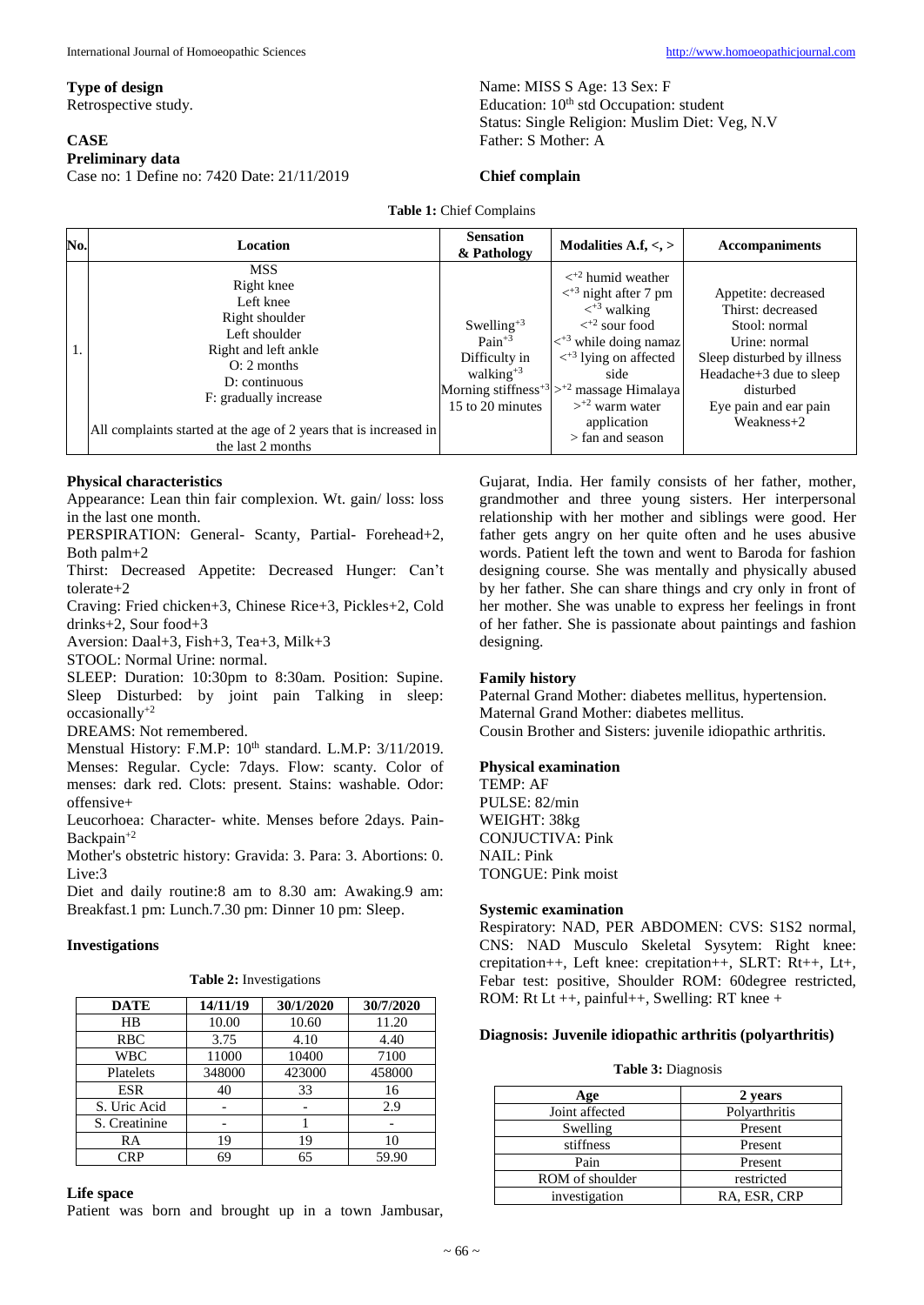## **Totality**

A/F: Suppressed anger+2 Anxiety: About own future Forsaken feeling+2 Rebellious+2 Artistic+2 Lamenting- Appreciated, because she is not+2 Fear: Insects+2, Father+3 Sleep: Back on, Sleep Disturbed by headache+2, Talking+2 Occasionally, Starts+2 (When lying on affected side) Hunger can't tolerate Nausea: Smell of fish+2, milk+2 Perspiration: Palm+2 Aversion: Tea+2 Craving: Chicken+2, Cold drink+2 Thermal: Chilly patient Menses: Offensive+2, Scanty+2 Before menses: Abdominal pain+2, Leucorrhea+2 During menses: Abdominal pain+2 Leucorrhea: Pain in back+2 Joints pain >+3 Warmth application

# **Repertorial representation**

- 1. Mind-A/F-Anger-Suppressed
- 2. Mind-Anxiety-Future about
- 3. Mind- Art-Ability for
- 4. Mind-Fear-Insect of
- 5. Mind-Forsaken feeling
- 6. Mind-Lamenting-appreciated, because she is not
- 7. Mind-Rebellious
- 8. Mind-Talking-sleep, in
- 9. Stomach-Fasting-aggravate
- 10. Stomach-Nausea-food-smell of-fish
- 11. Stomach-Nausea-milk-aggravate
- 12. Abdomen-Pain-menses-before-aggravate
- 13. Abdomen-Pain-menses-during-aggravate
- 14. FGUT-Leukorrhea-menses-before-aggravate
- 15. FGUT-Pain-menses-backache, with
- 16. FGUT-Menses-offensive
- 17. FGUT-Menses-scanty
- 18. Extremities-Heat-hands-palms
- 19. Extremities-Pain-joints-warmth-amel
- 20. Extremities-Perspiration-hand-palm
- 21. Sleep-Disturbed-pain; by-headache
- 22. Sleep-Position-back,
- 23. General-Food and Drinks-Chicken-Desire
- 24. General-Food and Drink-Cold drink, Cold water-desire
- 25. General-Food and Drink-tea-aversion

## **repertorial result**

Phosphorus - 35/19 Sulphur - 33/18 Pulsatilla - 31/16 Nat. Mur - 25/16 Nux vomica - 29/15 Calc. Carb - 31/14

#### **Acute remedy**: RHUS TOX **Remedy differentiation:**

#### **Table 4:** Remedy Differentiation

| PHOS.                                                                     | NAT. PHOS.                                                           |
|---------------------------------------------------------------------------|----------------------------------------------------------------------|
| A/F: suppressed anger, anxiety about own future, artistic, fear: insects, | A/F: suppressed anger, anxiety about future, fear: insects, forsaken |
| forsaken feeling, talking in sleep, BM and DM: abdominal pain,            | feeling, talking in sleep, nausea- milk agg., BM and DM: abdominal   |
| leucorrhoea: before menses agg., menses: offensive, scanty, heat on       | pain, leucorrhoea: before menses agg., menses: scanty, heat on       |
| palms, joint pain > warmth, perspiration- on palm, sleep disturbed by     | palms, perspiration- on palm, sleep disturbed by headache, sleep on  |
| headache, sleep on back, cr- chicken, cold drink, av-tea, chilly patient  | back, cr. – chicken, cold drinks, ambithermal, religious child       |

# **Planning & programing**

## **Table 5:** Planning and Programing

|                  | Define with reasons the states                                           | <b>Potency Choice</b> | <b>Repetition</b> |
|------------------|--------------------------------------------------------------------------|-----------------------|-------------------|
| 1                | <b>Susceptibility (tissue)</b>                                           | Low - moderate        | Infrequent        |
|                  | Age:13 year<br>Sex: female<br>SOD: structural reversible<br>POD: gradual | $0/1 - 30$            |                   |
| $\overline{2}$   | <b>Sensitivity (Mind &amp; Nerves)</b>                                   | $Low$ – moderate      | infrequent        |
|                  | Mind: $+++$<br>Nerve: $+$                                                | $0/1 - 30$            |                   |
| $\overline{3}$ . | Correspondence (degree & level)                                          | <b>Const. Rx</b>      |                   |
|                  | Physical+++<br>$Mental+++$                                               | low<br>Nat $phos0/1$  | infrequent        |
| 4.               | <b>Functional changes</b>                                                |                       |                   |
|                  | --                                                                       | --                    | --                |
| 5.               | <b>Structural changes</b>                                                | Low                   |                   |
|                  | Present reversible                                                       | 0/1                   | infrequent        |
| 6.               | <b>General vitality</b>                                                  | High                  |                   |
|                  | Good                                                                     | 1M                    | infrequent        |
| 7                | <b>Presentation-A. Fundamental miasm</b>                                 | Moderate              |                   |
|                  | Sycotic GMo: DM, HTN<br>Cousin Bro, Sis: JIA                             | 200                   | Infrequent        |
|                  | <b>B.</b> Dominant miasm                                                 | Low - Moderate        |                   |
|                  | Sycotic                                                                  | $0/1 - 30$            | infrequent        |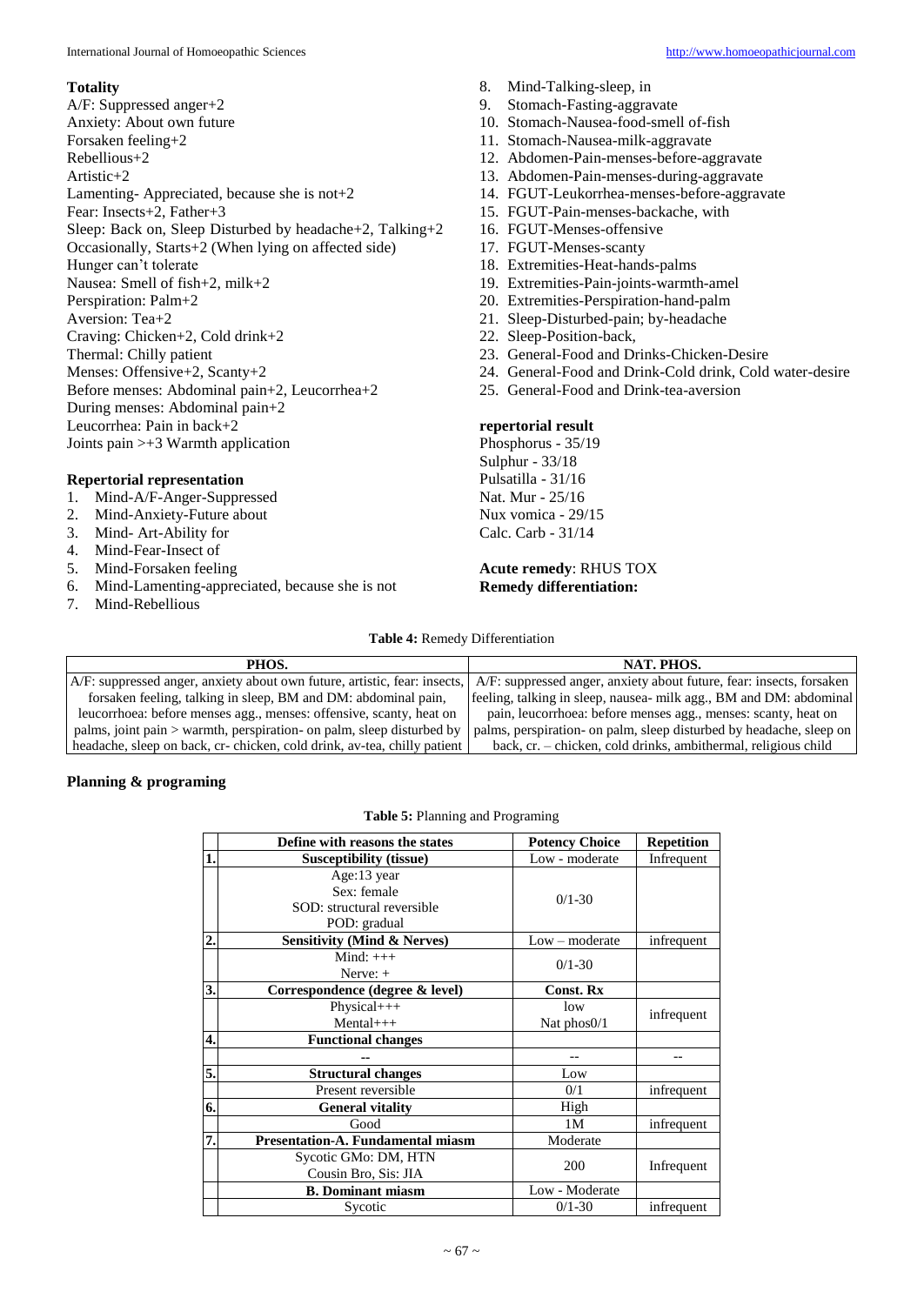# **Entry-first Rx with date 14/11/2019:** SL 1P HS/1WEEK.

SL TDS/1WEEK

# **Criteria**

- **1.** [A]Symptoms
- 2. Appetite<br>3. Thirst
- Thirst
- 4. Sleep
- 5. Pain: Knee left/right
- 6. Pain: Shoulder left/right
- 7. Pain: Ankle left/right
- 8. Morning stiffness: Knee left/right
- 9. Morning stiffness: Shoulder left/right
- 10. Morning stiffness: Ankle left/right
- 11. Allo. Rx.
- 12. [B]On Examination

**ROM:** Shoulder **Swelling**: Knee left/right **Swelling:** Ankle left/right

# **Follow UPS**

**Table 6:** Follow ups

| <b>Date</b> |                                                                                                                            |                                           | <b>Symptoms</b> -changes |                                                                 |                  |                  |                |                  |                  |                | Prescription             |                                                      |
|-------------|----------------------------------------------------------------------------------------------------------------------------|-------------------------------------------|--------------------------|-----------------------------------------------------------------|------------------|------------------|----------------|------------------|------------------|----------------|--------------------------|------------------------------------------------------|
|             |                                                                                                                            | 1                                         | $\mathbf{2}$             | 3                                                               | 4                | 5                | 6              | 7                | 8                | 9              | 10                       |                                                      |
|             | Α                                                                                                                          | $\mathbf N$                               | $\overline{N}$           | $\overline{N}$                                                  | $> +$            | $>+$             | $>^{+}$        | $>+$             | $>+$             | $>^{+}$        | $\mathbb{L}$             | RHUS.TOX 200 QDS 3PILLS                              |
| 21/11/19    | $\overline{\mathbf{B}}$                                                                                                    | restricted                                | $+/+$                    | $+/+$                                                           |                  |                  |                |                  |                  |                |                          | SL TDS/1 WEEK                                        |
| 30/11/19    | A                                                                                                                          | N                                         | $\overline{N}$           | $\mathbf N$                                                     | $> +$            | $>+$             | $>$ +          | $>+$             | $>+$             | $>$ +          |                          | RHUS TOX 200QDS 3PILLS                               |
|             | B                                                                                                                          | restricted                                | $+/+$                    | $+/+$                                                           |                  |                  |                |                  |                  |                |                          | SL TDS/2 WEEK                                        |
|             | Α                                                                                                                          | N                                         | ${\bf N}$                | N                                                               | $> +$            | $> +$            | $>$ +          | $>+$             | $>+$             | $>+$           |                          | NAT. PHOS 0/1 1P HS                                  |
| 12/12/19 B  |                                                                                                                            | restricted                                | $+/+$                    | $+/+$                                                           |                  |                  |                |                  |                  |                |                          | SL TDS /1WEEK                                        |
|             |                                                                                                                            |                                           |                          | Weakness, feverish feeling and bodyache <sup>+2</sup>           |                  |                  |                |                  |                  |                |                          |                                                      |
|             | Α                                                                                                                          | $\overline{N}$                            | ${\bf N}$                | $<$ +                                                           | $<$ +            | $<\!+$           | $< +$          | $< +$            | $< +$            | $<$ +          | yes                      | THUJA 0/1 1P HS WEEKLY                               |
| 28/12/19 B  |                                                                                                                            | restricted                                | $++/++$                  | $++/++$                                                         |                  |                  |                |                  |                  |                |                          | NAT. PHOS 0/1 3P HS WEEKLY                           |
|             |                                                                                                                            |                                           |                          | Patient took prednisolone for complains                         |                  |                  |                |                  |                  |                |                          | SL TDS / 2 WEEKS                                     |
| 16/1/20     |                                                                                                                            |                                           |                          |                                                                 |                  |                  |                |                  |                  |                |                          |                                                      |
|             | A                                                                                                                          | $\mathbf N$                               | $\mathbf N$              | Disturbed                                                       | $<+1/\leq+2$     | $<+2$            | $\overline{0}$ | $>+$             | $>$ +            | $\overline{0}$ | yes                      | THUJA 0/1 1P HS WEEKLY                               |
|             |                                                                                                                            | Painful                                   |                          |                                                                 |                  |                  |                |                  |                  |                |                          | NAT. PHOS 0/1 3P HS WEEKLY                           |
|             | B                                                                                                                          | restricted                                | $0/+$                    | $\overline{0}$                                                  |                  |                  |                |                  |                  |                |                          | SL TDS / 1 WEEK                                      |
|             |                                                                                                                            |                                           |                          | Before 3 days all complains got aggravated, took Allopathic Rx. |                  |                  |                |                  |                  |                |                          |                                                      |
|             | A                                                                                                                          | $\overline{N}$                            | N                        | N                                                               | $>$ +            | $>+$             | $\overline{0}$ | $> +2$           | $> +\sqrt{2}$    | $\mathbf{0}$   | ٠                        | THUJA 0/1 1P HS WEEKLY                               |
| 23/1/20     | B                                                                                                                          | Rt>Lt                                     | $0/+$                    | $\mathbf{0}$                                                    |                  |                  |                |                  |                  |                |                          | NAT. PHOS 0/1 3P HS WEEKLY                           |
|             |                                                                                                                            | restricted                                |                          |                                                                 |                  |                  |                |                  |                  |                |                          | SL TDS / 1WEEK                                       |
|             | A                                                                                                                          | $\mathbf N$                               | ${\bf N}$                | $\overline{N}$                                                  | $> +2$           | $> +2$           | $\overline{0}$ | $\overline{0}$   | $\mathbf{0}$     | $\overline{0}$ | $\sim$                   | THUJA 0/1 1P HS WEEKLY                               |
| 30/1/20     | B                                                                                                                          | ${\bf N}$                                 | $\theta$                 | $\mathbf{0}$                                                    |                  |                  |                |                  |                  |                |                          | NAT. PHOS 0/1 3P HS WEEKLY                           |
|             |                                                                                                                            |                                           |                          |                                                                 |                  |                  |                |                  |                  |                |                          | SL TDS / 2 WEEKS                                     |
| 13/2/20     | A                                                                                                                          | ${\bf N}$                                 | N                        | ${\bf N}$                                                       | $> +2$           | >2               | $\overline{0}$ | $\boldsymbol{0}$ | $\overline{0}$   | $\overline{0}$ | $\overline{\phantom{a}}$ | THUJA 0/1 1P HS WEEKLY<br>NAT. PHOS 0/1 3P HS WEEKLY |
|             | B                                                                                                                          | N                                         | $\overline{0}$           | $\mathbf{0}$                                                    |                  |                  |                |                  |                  |                |                          | SL TDS / 2 WEEKS                                     |
|             | A                                                                                                                          | $\mathbf N$                               | ${\bf N}$                | ${\bf N}$                                                       | $\rightarrow +3$ | $> +3$           | $\mathbf{0}$   | $\mathbf{0}$     | $\boldsymbol{0}$ | $\overline{0}$ | $\sim$                   | THUJA 0/1 1P HS WEEKLY                               |
| 27/2/20     |                                                                                                                            |                                           |                          |                                                                 |                  |                  |                |                  |                  |                |                          | NAT. PHOS 0/1 3P HS WEEKLY                           |
|             | B                                                                                                                          | N                                         | $\overline{0}$           | $\mathbf{0}$                                                    |                  |                  |                |                  |                  |                |                          | SL TDS / 2 WEEKS                                     |
|             | Α                                                                                                                          | $\mathbf N$                               | $\mathbf N$              | ${\bf N}$                                                       | $\rightarrow +3$ | $\rightarrow +3$ | $\overline{0}$ | $\overline{0}$   | $\theta$         | $\mathbf{0}$   | yes                      | MAG PHOS 200 3PILLS QDS                              |
|             | B                                                                                                                          | N                                         | $\boldsymbol{0}$         | $\mathbf{0}$                                                    |                  |                  |                |                  |                  |                |                          | <b>WEEKLY</b>                                        |
|             |                                                                                                                            |                                           |                          |                                                                 |                  |                  |                |                  |                  |                |                          | SL TDS/1 WEEK                                        |
| 12/3/20     |                                                                                                                            | LMP:27/2/20                               |                          |                                                                 |                  |                  |                |                  |                  |                |                          |                                                      |
|             |                                                                                                                            | Dysmenorrhea with early menses on 12/3/20 |                          |                                                                 |                  |                  |                |                  |                  |                |                          |                                                      |
|             | Pain in whole abdomen not ameliorated by allopathic medicines. can walk slowly now and<br>episodes of pain are infrequent. |                                           |                          |                                                                 |                  |                  |                |                  |                  |                |                          |                                                      |
|             | A                                                                                                                          | ${\bf N}$                                 | ${\bf N}$                | N                                                               | $>+/<+2$         | $>+$             | $\mathbf{0}$   | $\overline{0}$   | $\overline{0}$   | $\mathbf{0}$   | $\overline{a}$           | THUJA 0/1 1P HS WEEKLY                               |
|             |                                                                                                                            |                                           |                          |                                                                 |                  |                  |                |                  |                  |                |                          | NAT. PHOS 0/1 3P HS WEEKLY                           |
| $19/3/20$ B |                                                                                                                            | $\mathbf N$                               | $\Omega$                 | $\mathbf{0}$                                                    |                  |                  |                |                  |                  |                |                          | SL TDS / 2 WEEKS                                     |
|             |                                                                                                                            |                                           |                          | Better in complains of Dysmenorrhea.                            |                  |                  |                |                  |                  |                |                          |                                                      |
|             | A                                                                                                                          | $\mathbf N$                               | ${\bf N}$                | ${\bf N}$                                                       | $>\!+2$          | $>\!+2$          | $\mathbf{0}$   | $\overline{0}$   | $\theta$         | $\Omega$       | $\overline{\phantom{a}}$ | THUJA 0/1 1P HS WEEKLY                               |
| 1/4/20      | $\bf{B}$                                                                                                                   | N                                         | $\theta$                 | $\overline{0}$                                                  |                  |                  |                |                  |                  |                |                          | NAT. PHOS 0/1 3P HS WEEKLY                           |
|             |                                                                                                                            |                                           |                          |                                                                 |                  |                  |                |                  |                  |                |                          | SL TDS / 4 WEEKS                                     |
| 2/5/20      | A                                                                                                                          | N                                         | N                        | N                                                               | $< +$            | $< +$            | $< +$          | $\Omega$         | $\Omega$         | $\Omega$       | $\overline{\phantom{a}}$ |                                                      |
|             | B                                                                                                                          | N                                         | $\theta$                 | $\mathbf{0}$                                                    |                  |                  |                |                  |                  |                |                          | <b>SL TDS/1 WEEK</b>                                 |
| 9/5/20      | A<br>B                                                                                                                     | $\mathbf N$<br>$\overline{N}$             | N<br>$\Omega$            | ${\bf N}$<br>$\mathbf{0}$                                       | $> +2$           | $> +2$           | $\overline{0}$ | $\Omega$         | $\Omega$         | $\Omega$       |                          | <b>SL TDS/1 WEEK</b>                                 |
|             |                                                                                                                            | $\overline{N}$                            | $\mathbf N$              | $\overline{N}$                                                  |                  |                  | $\overline{0}$ | $\overline{0}$   | $\mathbf{0}$     | $\overline{0}$ | $\overline{a}$           |                                                      |
| 16/5/20     | A<br>B                                                                                                                     | $\mathbf N$                               | $\overline{0}$           | $\mathbf{0}$                                                    | $< +$            | $< +$            |                |                  |                  |                |                          | SL TDS/2 WEEK                                        |
|             | A                                                                                                                          | N                                         | N                        | N                                                               | $<$ +            | $< +$            | $\overline{0}$ | $\mathbf{0}$     | $\mathbf{0}$     | $\overline{0}$ | $\overline{\phantom{a}}$ | THUJA 0/1 1P HS WEEKLY                               |
| 30/5/20     |                                                                                                                            |                                           |                          |                                                                 |                  |                  |                |                  |                  |                |                          | NAT. PHOS 0/1 3P HS WEEKLY                           |
|             | $\overline{B}$                                                                                                             | $\mathbf N$                               | $\boldsymbol{0}$         | $\mathbf{0}$                                                    |                  |                  |                |                  |                  |                |                          | SL TDS / 2 WEEKS                                     |